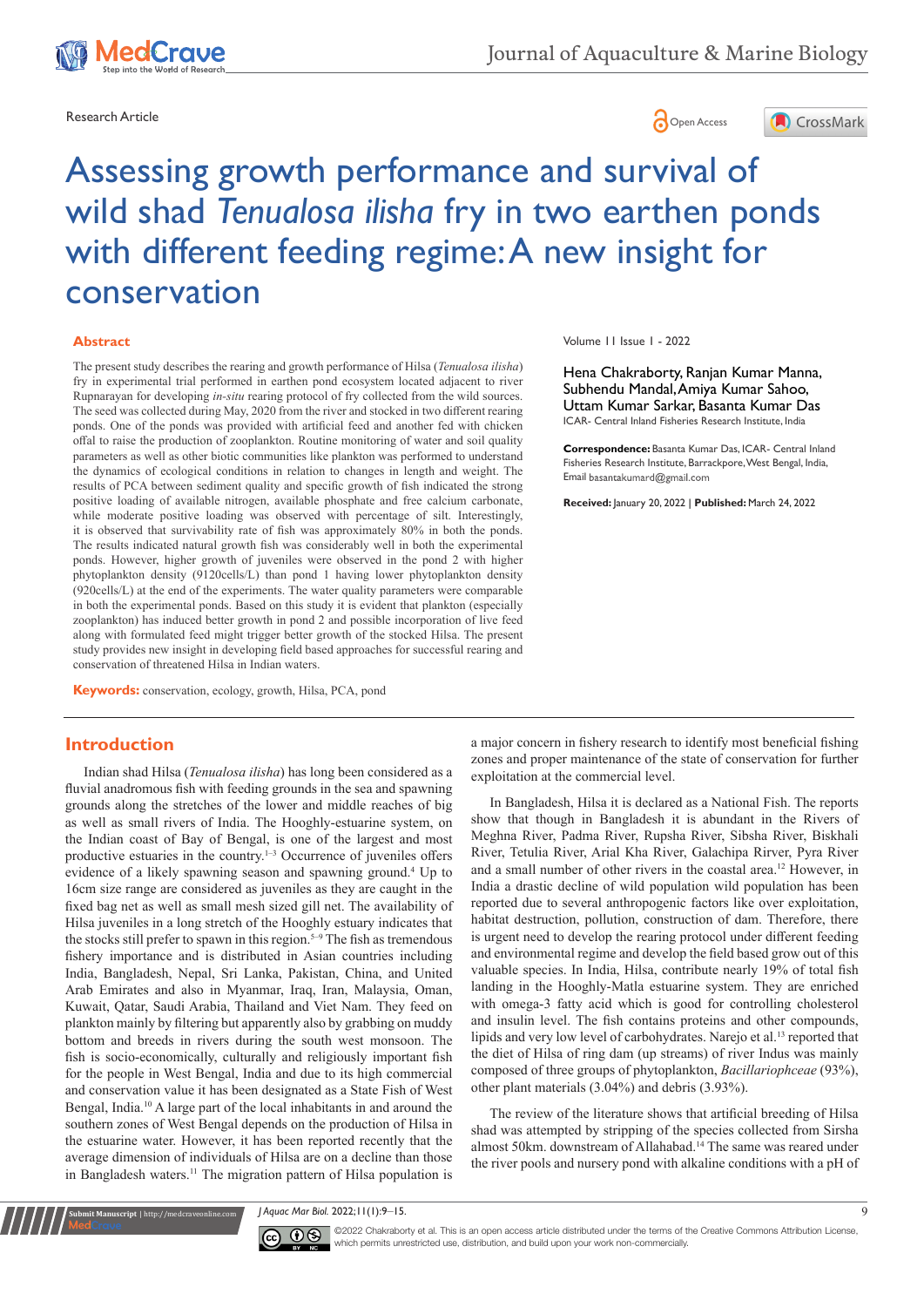7.4-7.6. In another study,<sup>15</sup> reported the nursery rearing of the pond. In addition to that, Bhanot &  $De^{16}$  used naturally collected Hilsa (25-60mm size) and stocked in a freshwater pond. Sharma<sup>17</sup> also stocked 100-400gm size of Hilsa on freshwater pond and Panickar et al.18 stocked artificially bred seed of 20-25mm in Ballavsagar reservoir. Artificially bred seed of Hilsa was raised in a cemented pond for 47 days.<sup>19</sup> Bangladesh also attempted for Hilsa aquaculture during 1988, under International Development Research Centre (Canada) trials carried out at Chandpur riverine station.<sup>20</sup> A recent initiative of different research groups to successfully rear and grow Hilsa in a confined environment is still in a rudimentary stage<sup>20,21</sup> with poor success in nursery management<sup>22</sup> and mass mortality mainly attributed to poor water condition in pond and absence of suitable food.2,3 A comprehensive review on the breeding and rearing of Hilsa *T. ilisha* has been made by Sahoo et al.<sup>23</sup> and identified the gaps towards the development of aquaculture practice that needs to be developed through regional cooperation between India, Bangladesh and Myanmar. Looking into the various importance of fish and its

slow growing nature, the present study was undertaken to determine the difference of growth in two experimental ponds, the role of plankton diversity and abundance and establish a relation to water quality parameters with the aim of contributing to the knowledge of Hilsa culture as well as conservation of wild stock.

## **Material and methods**

#### **The experimental details**

The experimental culture ponds are located in Kolaghat, West Bengal, India located adjacent to Rupnarayan River, which is a tributary of the river Ganges. The site along with two cultured ponds is depicted in Figure 1. The fry was stocked in two different ponds at Kolaghat, West Bengal, and filled with water of the Rupnarayan River. The sampling is conducted over the time period of 8 months from May to December, 2019. The two culture ponds are named as Pond 1 (0.54 acre) and Pond 2 (0.44acre). The river water is the main source of water for the experimental culture ponds.



**Figure 1** Experimental site at Kolaghat, Purba-Medinipur, West Bengal.

#### **Feeding schedule**

Two ponds were stocked with 1000 numbers each with Hilsa fry with an average 5.2gm weight collected from the river Rupnarayan. Pond 1 was considered as control whereas pond 2 was applied 20kg. of boiled chicken offal per month to develop the natural fish food organism. As the juveniles were collected from the natural source and the community pond nearby to the river were selected for the growth study and its domestication purpose, it was difficult to select more replicates for the experiment purpose. The fish was fed with commercial floating diets of crude protein (24-28%) and 4 percent fat in a graded manner from 3-4mm size, twice a daily at 4% of fish body weight.

#### **Plankton sampling and analysis**

The plankton from both the pond as monthly intervals using plankton net made of bolting silk cloth (40μm mess size) by filtering 50lits of subsurface water and fixed in 4% formalin. Further diversity

of the plankton was analysed using a phase contrast light microscope and expressed as unit/lit phytoplankton and no /lit for zooplankton.

#### **Water and sediment and chlorophyll characteristics**

The surface water samples were collected from both ponds once in a month from May to December. The physico-chemical parameters are temperature, depth, pH, salinity, specific conductivity, turbidity, dissolved oxygen, total alkalinity, carbonate, bicarbonate, total suspended solids, phosphate, silicate, sulphate, total phosphate, total hardness, total solids, total dissolved solids were measured following the method of APHA 2017. Transparency of water is measured by using Secchi discs at two depths (disappearing, reappearing) using a black and white standard colour coded disc. The air and water temperature are measured by using centigrade mercury-in-glass thermometer of range 10-110°C and the results are expressed in degrees Celsius (°C). The hydrogen ion concentration (pH) is determined by the manual method in the field. The dissolved oxygen is measured by Winkler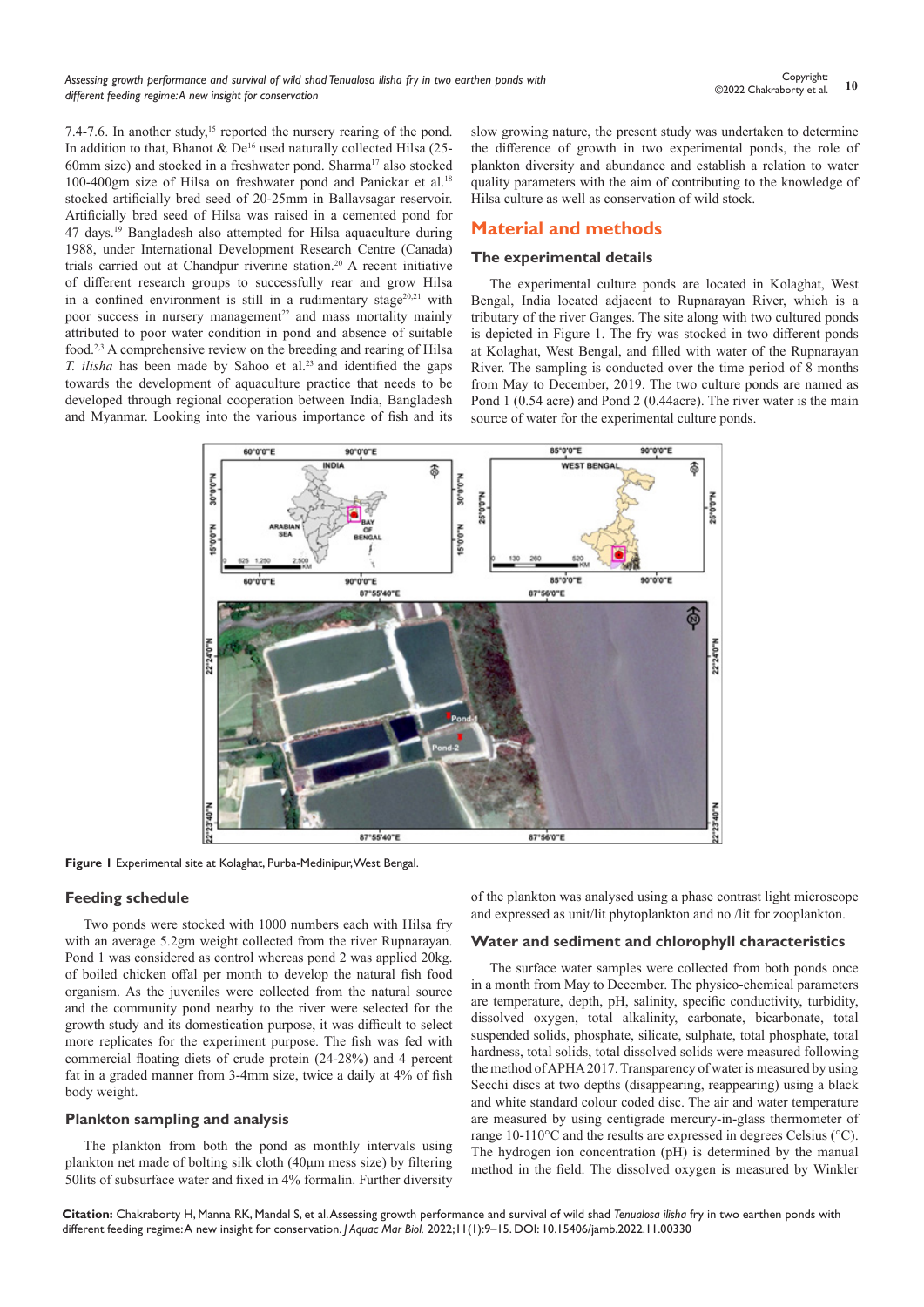Method. Water is collected for chlorophyll in a sample bottle for laboratory analysis. In addition to the above, soil samples was collected from the bottom of the pond once in a three month during May to December. The major soil parameters considered were pH, specific conductivity, available nitrogen, available phosphate, organic carbon, CaCO<sub>3</sub>, sand, silt, clay etc. The chlorophyll of the two ponds was measured by following the method of APHA 2017.

#### **Growth parameter**

The growth of the Hilsa juveniles was measured on monthly intervals for 10 individuals randomly collected from each pond using drag net (70mm) and the average growth was calculated. As the fish was fast moving, difficult to handle and die immediately, so 10 fish were selected for a single point of time for calculating specific growth and weight gain efficiency. The specific growth rate (SGR) was calculated monthly for a period of 244 days. The SGR refers to a percentage increase in body dimensions per time and the results are given in percentage increase per day.<sup>25</sup> The formula for calculating the SGR is as follows:

Weight gain  $=$  Fw-Iw

Weight gain  $\left(\frac{9}{0}\right) = 100 \times (FW - IW)/Iw$ 

Specific growth rate (SGR; %  $d^{-1}$ ) = 100 × [Ln(FW) – Ln(IW)]/d

Iw was initial fish weight (g),

d was duration of the fish rearing (30 days here for monitoring month wise specific growth rate).

#### **Table 1** Physico-chemical parameters of the two ponds from May to December

#### **Statistical analysis**

For water quality and soil parameters and their relationship with growth parameters, the PCA was employed using PAST 4.02 software. The SPSS 22 was used to determine the correlation among the different parameters. Further, 2 tailed t-tests was performed for the chlorophyll study, the correlation was done with the water quality of pond 1 and pond 2 to find out its relationship influencing each other.

#### **Results**

The physicochemical parameters of the pond's water are enumerated in Table 1. In the present study, turbidity, dissolved oxygen, total alkalinity, carbonate, bicarbonate, total suspended solids, phosphate, silicate, sulphate, total phosphate, total hardness were varied between the two ponds whereas other parameters e.g. temperature, depth, pH, salinity, specific conductivity, total solids, total dissolved solid did not vary much (Table 1). In pond no.1 the DO showed highest in November but in pond2 it was in August. In both the ponds, the Total suspended solid was maximum in September. Total alkalinity was recorded highest during May and lowest during September in pond 1 but in pond 2 highest in July and September and lowest in August. The maximum sulphate was recorded in the month of July in both the pond but minimum in September and August. Total hardness was highest in May month in both the pond and lowest in September and August. Both table 1 and 2 data are represented as mean±SE and maximum to minimum of physicochemical parameters of the two experimental ponds.

|                                         | Pond I           |               | Pond <sub>2</sub> |                |
|-----------------------------------------|------------------|---------------|-------------------|----------------|
|                                         | Mean ±S.E        | Range         | Mean ±S.E         | Range          |
| Air temperature (°C)                    | $30.63 \pm 2.60$ | $16.3 - 38.0$ | $30.81 \pm 2.59$  | $16.3 - 38.5$  |
| Water temperature (°C)                  | $29.7 \pm 2.03$  | $19.6 - 35.3$ | 29.58±1.96        | $19.3 - 35$    |
| Depth (cm)                              | $1.4 \pm 0.14$   | $0.9 - 1.9$   | $1.38 \pm 0.09$   | $0.89 - 1.65$  |
| Transparency (cm)                       | $36.12 \pm 3.44$ | 28-48         | $37.62 \pm 3.24$  | $31 - 57$      |
| Turbidity (NTU)                         | $26.5 \pm 2.56$  | $16.4 - 36.9$ | $38.75 \pm 6.11$  | $17.1 - 65.2$  |
| Specific Conductivity (mS/cm)           | I±0.15           | $0.63 - 1.5$  | $1.21 \pm 0.20$   | $0.9 - 1.7$    |
| pН                                      | 8±0.13           | $7.4 - 8.4$   | 7.91±0.17         | $7.2 - 8.4$    |
| Dissolved Oxygen (mg/l)                 | $7.4 \pm 0.18$   | $6.8 - 7.6$   | $6.41 \pm 0.42$   | $5.2 - 8.2$    |
| Total Alkalinity (ppm)                  | $113.7 + 9.91$   | $82 - 158$    | $124.75 \pm 4.95$ | 94-138         |
| Carbonate (ppm)                         | 18.37±4.66       | $0 - 32$      | 14±4.12           | $0 - 24$       |
| Bi carbonate (ppm)                      | 94.5±6.89        | $66 - 126$    | $110.87 \pm 7.62$ | 70-138         |
| Chlorinity (ppt)                        | $0.22 \pm 0.04$  | $0.09 - 0.4$  | $0.27 \pm 0.05$   | $0.49 - 0.12$  |
| Salinity (ppt)                          | $0.42 \pm 0.08$  | $0.18 - 0.76$ | $0.50 \pm 0.10$   | $0.9 - 0.2$    |
| Salinity by Specific Conductivity (ppt) | $0.30 \pm 0.1$   | $0.1 - 0.7$   | $0.36 \pm 0.12$   | $0-0.1$        |
| Total solid (g/l)                       | $0.81 \pm 0.11$  | $0.3 - 1.1$   | $0.87 \pm 0.13$   | $0.84 - 1.43$  |
| Total Dissolved solid (g/l)             | $0.74 \pm 0.11$  | $0.3 - 1.1$   | $0.79 \pm 0.14$   | $0.54 - 1.4$   |
| Total suspended solid (g/l)             | $0.05 \pm 0.02$  | $0.02 - 0.1$  | $0.62 \pm 0.03$   | $0.009 - 0.2$  |
| Nitrate (ppm)                           | $0.02 \pm 0.009$ | 0.008-0.02    | $0.02 \pm 0.007$  | $0.009 - 0.01$ |
| Total Nitrate (ppm)                     | $0.14 \pm 0.06$  | $0.09 - 0.1$  | $0.19 \pm 0.06$   | $0.06 - 0.18$  |
| Phosphate (ppm)                         | $0.04 \pm 0.005$ | $0.06 - 0.01$ | $0.16 \pm 0.103$  | $0.06 - 0.1$   |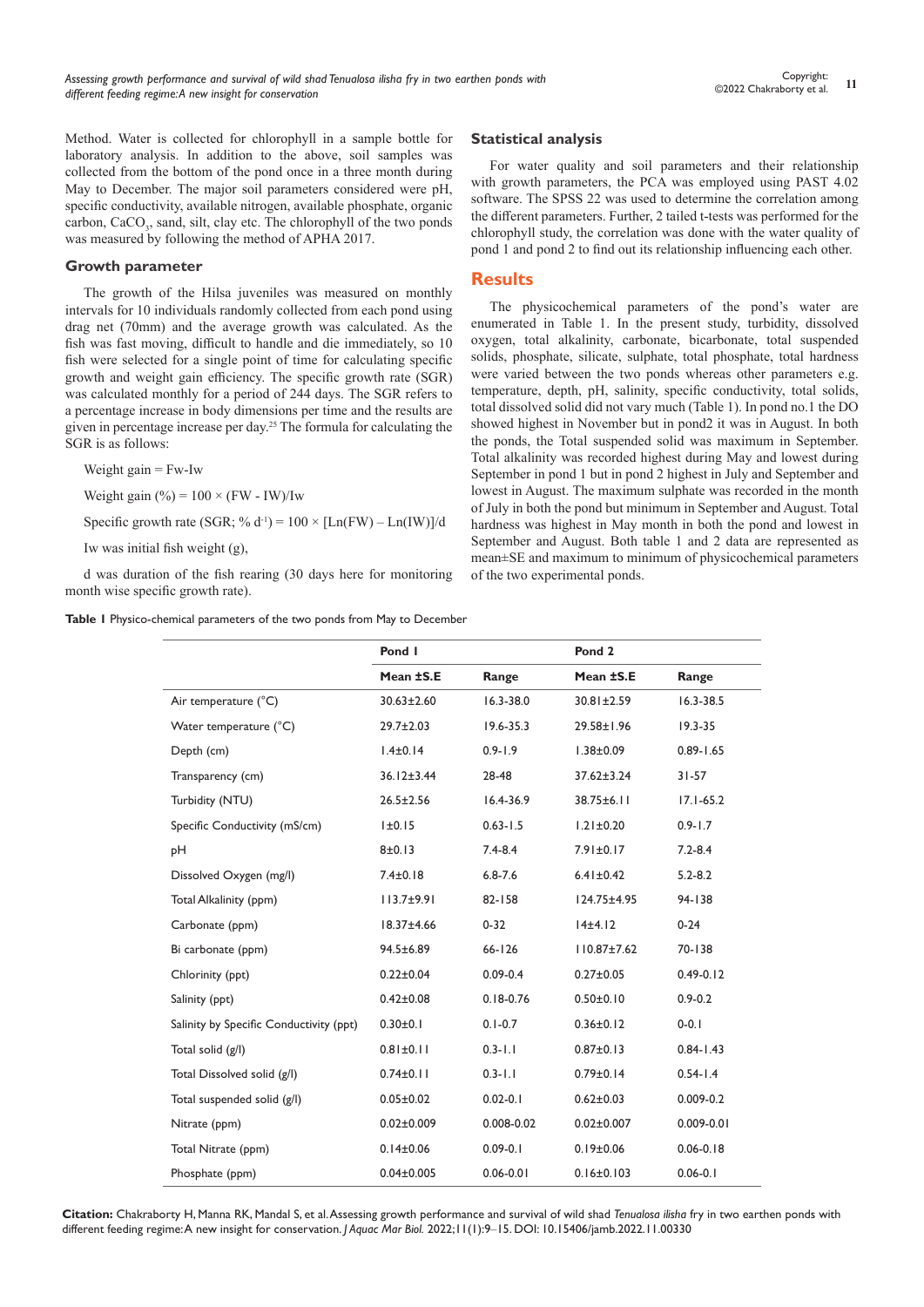Table Continued...

|                       | Pond I             |                 | Pond <sub>2</sub> |                |
|-----------------------|--------------------|-----------------|-------------------|----------------|
|                       | Mean ±S.E          | Range           | Mean ±S.E         | Range          |
| $SiO4-Si$ (ppm)       | $4.8 \pm 0.63$     | 2.95-7.8        | $5.4 \pm 0.66$    | $2.6 - 8.5$    |
| Sulphate (ppm)        | $23.81 \pm 14.31$  | $0.09 - 109.48$ | $16.57 \pm 9.33$  | $0.08 - 71.55$ |
| Total Phosphate (ppm) | $0.5 \pm 0.20$     | $0.048 - 1.4$   | $0.37 \pm 0.11$   | $0.05 - 0.1$   |
| Total Hardness (ppm)  | $185.75 \pm 27.40$ | 124-300         | 230.37±30.37      | 152-380        |
| $CA + f(ppm)$         | $32.6 \pm 5.13$    | 22.4-64.12      | $32.03 \pm 3.06$  | 19.23-48.09    |
| $MG++(ppm)$           | $25.21 \pm 4.86$   | $12.9 - 47.4$   | $32.64 \pm 6.11$  | 20.12-62.34    |
|                       |                    |                 |                   |                |

Principal Component analysis done to understand which sediment factors affects the specific growth of the Hilsa in pond. The colour coding are showing different month, plus sign shows pond 1 and dot sign shows pond 2. For the analysis screen plot is created for >1 Eigen value. For the 3 PC's were extracted given in Table 2 in which for first 3 PC's the cumulative variance % was 96.411 %. The 1st, 2nd and 3rd PC'S contributed with 44.001%, 35.901 % and 16.509%. The loading of PC1 indicated the strong positive loading of available nitrogen, available phosphate and free calcium carbonate. While moderate positive loading was observed with Silt %. Different loading value of extracted PC's are given in Table 3. In the 1st PC, the strong negative loading was observed with clay %, while moderate negative loading was observed with specific growth %. The 2nd PC has strong positive loading with organic carbon and specific growth %. A moderate positive loading was observed with conductivity and available phosphorus. In the PC strong negative loading for pH, while moderate negative loading was observed with free calcium carbonate. The 3rd PC has moderate positive loading of sand and silt %. The analysis indicated also that specific growth % showed strongly positive influence for organic carbon while moderate effect of conductivity and available Phosphorus. In this study, the variation of chlorophyll a and b in pond 1 and pond 2 were significantly different ( $p$ <0.05). Similarly, total chlorophyll has a similar trend to chlorophyll a and b. However, chlorophyll c do not varied significantly in both rearing ponds.

**Table 2** Eigen value and variance %

| PC            | <b>Eigenvalue</b> | % variance |
|---------------|-------------------|------------|
|               | 4.40011           | 44.001     |
| $\mathcal{L}$ | 3.59013           | 35.901     |
| ર             | L65091            | 16.509     |

**Table 3** Loading value of different extracted PC's

|        | PC I       | PC <sub>2</sub> | PC <sub>3</sub> |
|--------|------------|-----------------|-----------------|
| pН     | $-0.25002$ | $-0.94577$      | 0.12889         |
| COND   | 0.36218    | 0.5849          | 0.69422         |
| AN     | 0.8918     | $-0.31445$      | 0.19536         |
| AР     | 0.79969    | 0.54361         | 0.16033         |
| OС     | 0.42482    | 0.85033         | 0.29595         |
| FCACO3 | 0.78668    | $-0.5491$       | 0.13            |
| SAND   | $-0.56266$ | $-0.3433$       | 0.74182         |
| SII T  | 0.73973    | 0.18588         | $-0.64408$      |
| CI AY  | $-0.84757$ | 0.46185         | $-0.10393$      |
| $SG\%$ | $-0.62459$ | 0.75424         | $-0.08985$      |

### **Pattern of fish growth**

In the present study, the highest mean length and weight were found in pond 2 (59.76±13.65cm) and (78.52±20.79cm) more than pond 1 (25.16 $\pm$ 6.09cm) and (38.11 $\pm$ 11.04cm) as shown in Figure 4. The difference in weight gain % of the last month in pond 1 was 15.85% and it was higher 17.60% in Pond 2. The SGR attained at the end of the study (after 244days), the highest SGR of pond 1 and pond 2 in June was 2.91% per day and 5.23% per day indicating a promising increment rate. The overall growth attained after 244days and the specific growth rate of pond 1 and 2 per day was 0.388% and 1.550%, respectively.



**Figure 2** PCA bi-plot of different sediment parameters affecting specific growth rate of Hilsa for both the ponds.



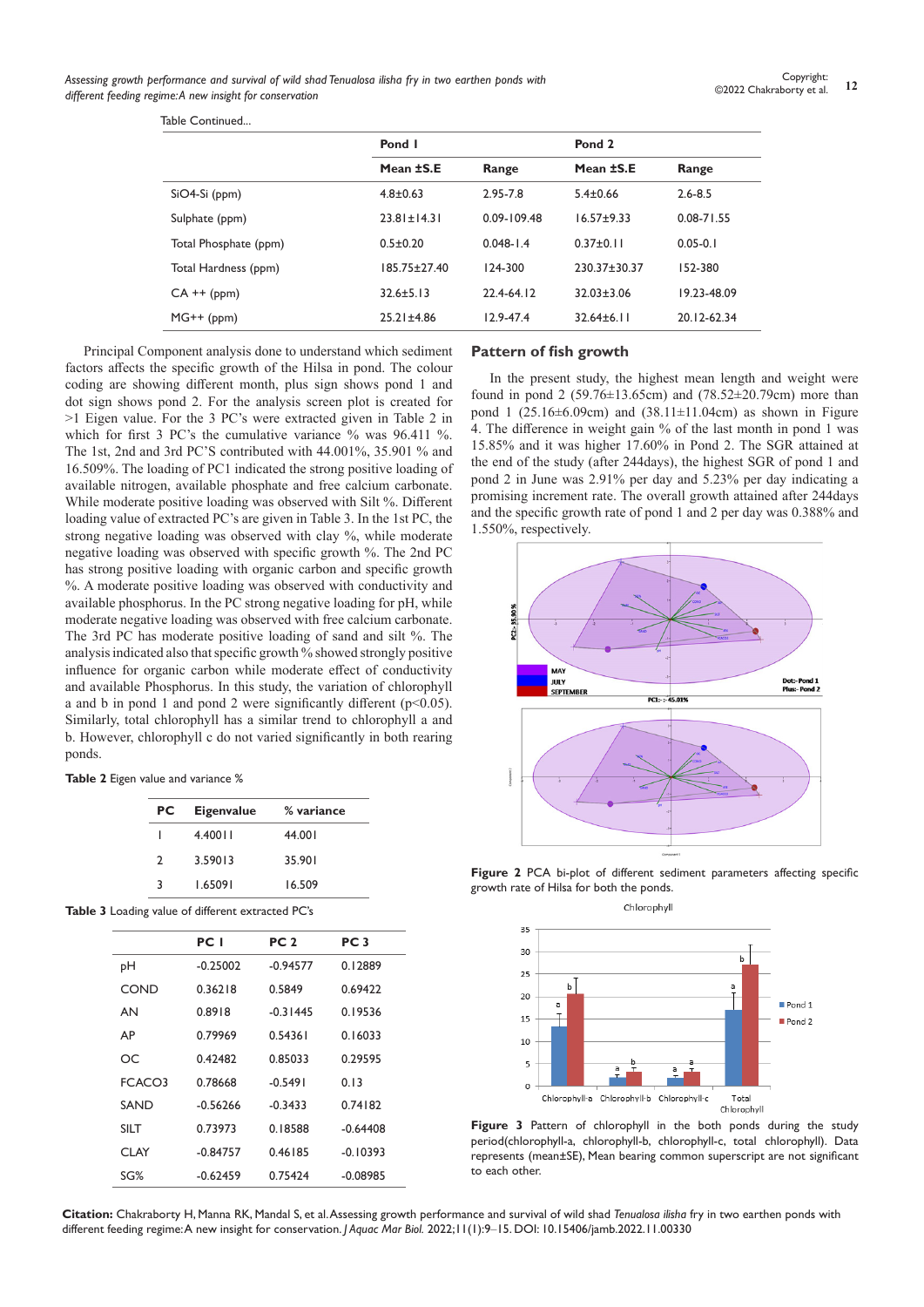*Assessing growth performance and survival of wild shad Tenualosa ilisha fry in two earthen ponds with different feeding regime: A new insight for conservation*



**Figure 4** Average specific growth of the Hilsa in two experimental ponds.

#### **The physicochemical parameters:**

Principal Component Analysis (PCA) is the effective statistical tool used for analysing major influencing factors responsible for pond production. It was performed by taking 27 important water quality parameters i.e. Air temp (AT), Water temperature (WT), Depth, Transparency (Trans), Turbidity (TUR), Sp. Conductivity(Sp.CON), pH, DO, Total Alkalinity (TALK), Carbonate, Bicarbonate, Free CO2, Chlorinity (chlo), Salinity(SAL), TS, TDS, TSS, Total N, Silicate, Total P, Total Hardness, Calcium, and Magnesium. For both, ponds, a PCA bi-plot was created to know the differences. In the PCA bi-plot, it has been found that the cumulative variance percentage for PC I and PC II was 62.82 % and among the PCI, PC II, and PC III the major driving factors are water temp, Chlorinity, Total alkalinity, salinity, sp. cond, TS, TDS, and Magnesium. In the analysis, the major factor (Figure 5) influencing specific growth % were water temperature, air temperature, pH, carbonate, and total nitrogen. In pond 2, the maximum of growth was observed in the month of June, while the maximum sp. growth % in pond 2 was in July (Table 4). The colour coding is shown different months and plus sign shows pond 1 and dot sign shows pond 2.



**Figure 5** PCA bi-plot of different environmental factors affecting specific growth %.

**Table 4** Eigenvalue and variance %

| PC   | Eigenvalue | % variance |
|------|------------|------------|
| 1.00 | 13.04      | 48.29      |
| 2.00 | 3.92       | 14.53      |
| 3.00 | 2.43       | 8.99       |
| 4.00 | 1.81       | 6.69       |
| 5.00 | 1.63       | 6.04       |
| 6.00 | I.I8       | 4.38       |
|      |            |            |

### **Comparison of plankton abundance between two ponds**

The phytoplankton and the zooplankton density were monitored in two ponds throughout the study period (8months). The phytoplankton density was higher at pond 2 as compared to pond 1. The variation of the phytoplankton ranges from 520 to 920 number of cells per litre in pond 1. Whereas, in pond 2, this variation was 42 to 9120 number of cells per litre. The zooplankton density was higher in pond 1 as compared to pond 2. The variation was found to be 1540 numbers of individual per litre from the first month to 1865 individual per litre in the 8th of the study period. Whereas in pond it varied from 2,44 to 780 individual per litre. The dominant group of phytoplankton was *Aulacoseira, Pediastrum, Actinastrum, Spirulina, Anabaena, Phormidium, Microsystis, Merismopedia, Oscilotoria, Chrococcusand the zooplankton were Keratella, Cyclops, Brachionus, Filinia, Rotifera*.

# **Discussion**

A very few attempts were made earlier to experimentally rear wild collected fry in ponds under different feeding and environmental regime although few reports are available on larval rearing of captive breed Hilsa with low to moderate success.16,17 The present study demonstrated the growth Hilsa fry (*T. ilisha*)in experimental ponds and considerable survivability of fry was observed. The synthesis of earlier reports available indicates a lack of systematic documentation and standards with reference to growth, monitoring of water quality, different feeding trials, role and relationship of water quality and ecological perspectives. Malhotra et al.<sup>14</sup> reported artificial breeding of Hilsa was by stripping off the species in downstream of Allahabad and reared in the river pools and nursery pond. The hatchling of 2.5-3mm size attained up to 10mm during 20 days rearing period. In another study<sup>15</sup> reported the nursery rearing of the Hilsain pond with a pre stocking management nursery pond @3.5-5million/ha and recorded survival up to 80-90% with a hatchling of 4-5mm size. Bhanot and De<sup>16</sup> used naturally collected Hilsa (25-60mm size) and stocked in a freshwater pond in a 1 ha size. They reported attainment of the harvestable size of 125gm/300gm/425gm at the end of 1year/2year/8year 8 months, respectively. However, the survivability and other records on the influence of water quality and feeding types with replication are not available; Sharma<sup>17</sup> also stocked 100-400gm size of Hilsa in freshwater pond and harvested 300-800gm within 1yr 6month. Similarly, Panickar et al.18 stocked artificially bred seed of 20-25mm in Vallabhsagar reservoir for 1 year 5 months and harvested size range between 500-600gm. Artificially bred seed of Hilsa was raised in a cemented pond for 47 days<sup>5</sup> and natural collection seed up 20mm size was cultured for 5months in a freshwater tank within the harvested size of 121mm.<sup>25</sup> The reports from Bangladesh indicate low to moderate success in breeding and larval rearing of Hilsa under different programs.<sup>19</sup> A recent initiative taken by another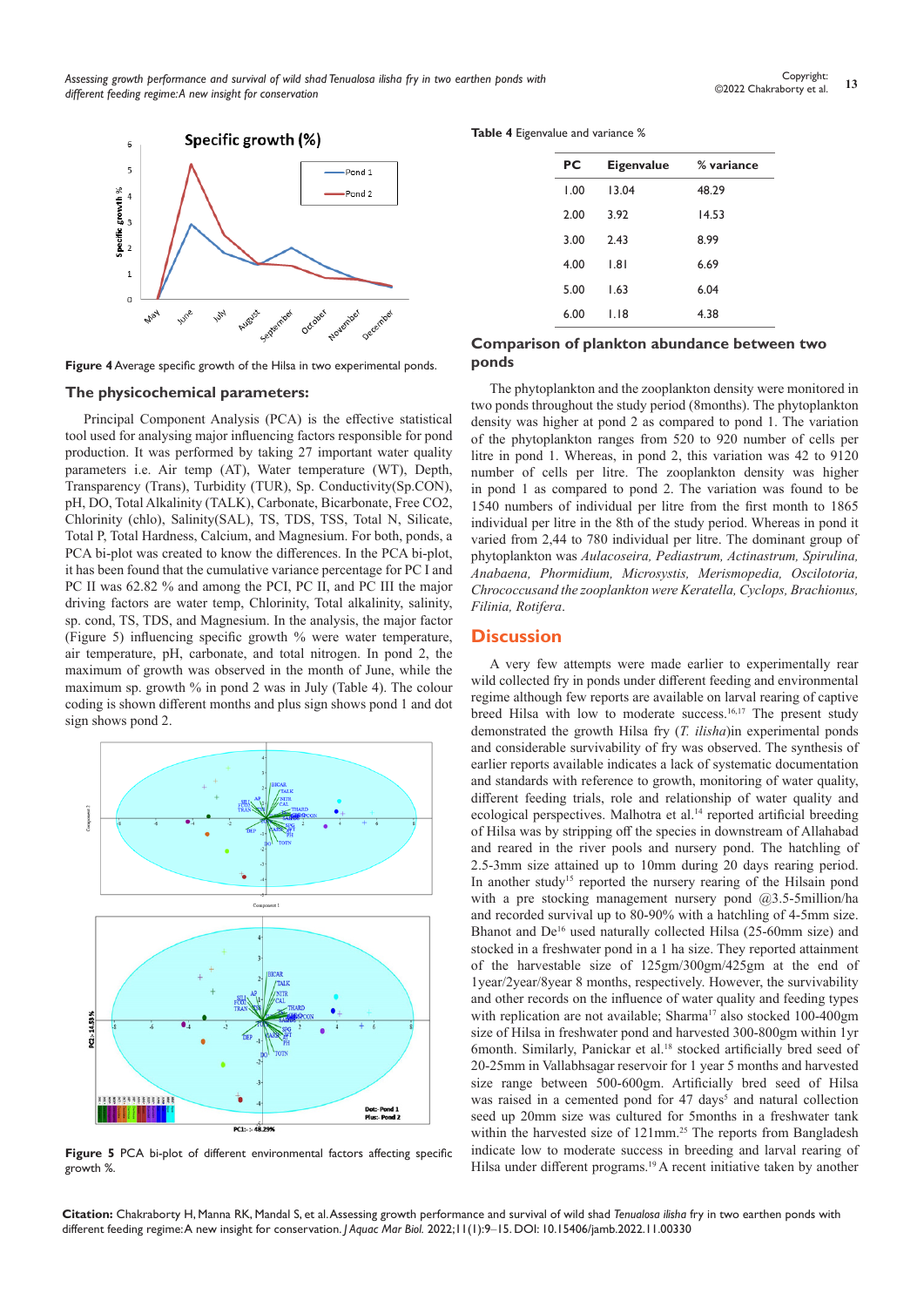author to grow Hilsa in a confined environment but still the progress is in a rudimentary stage.<sup>19</sup> More recently, Chattopadhyay et al.<sup>21</sup> reported larval rearing of Hilsa (4 days old, 4.76±0.06 mm) stocked in fibreglass-reinforced plastic tanks reared for 46 days. The larvae were supplied with *Chlorella vulgaris*, *Brachionus calyciflorus*, mixed phytoplankton and mixed zooplankton during 4–50, 6–25, 8–50 and 26–50 days of their age respectively. They reported good survival of fry was through feeding initially with Chlorella followed by *Brachionus sp*., mixed phytoplankton and zooplankton.

The studies on the habitat requirement and ecological characteristics of the pond reared Hilsa juvenile is very limited. In the present study, the water quality parameters were comparable in both experimental ponds 1 and 2. In the present study the PCA indicated that the major factor influencing the specific growth % were water temperature, Air temperature, pH, carbonate, and total nitrogen. In pond 1, maximum growths were observed in the month of June, while the maximum sp. growth % in pond 2 was in July. Limited reports are available on the growth performance and role of ecological variables. The studies of Hossain et al.<sup>26</sup> reported assemblage of marine brackishfreshwater ecosystems with favourable ecological parameters and rainfall patterns are very much important for supporting juvenile Hilsa in the study area. The most suitable zones for juvenile Hilsa were correlated to favourable water temperature (23–27°C), dissolved oxygen (>5mg/L), pH (6–8), salinity (<0.5‰), turbidity (<100mg/L), current  $(0.15-0.20 \text{m/s})$ , depth  $($ <10m) and rainfall  $(200-225 \text{mm})$ , although some of the parameters are life stage dependent.<sup>26,27</sup> This critical assessment on the hydrobiological, climatic, chemical and biological profile of the environment of the Hilsa rearing pond habitat provides location specific information which is essential to understand the preference of different life stages for fisheries management.

The present study has provided a clear understanding of the growth increment and feed preference of Hilsa fry at different life stages, with insights into ecological conditions of the rearing system. The survival rate of fish in the rearing pond was encouraging (80%). The 8 months study indicated that plankton (especially zooplankton) has induced better growth in pond 2 and possible incorporation of live feed along with formulated feed might trigger better growth of the stocked Hilsa. The report on the feeding trials using a combination of natural and formulated feed is not available although considerable studies are available on the feeding habit of fish from Bangladesh and India.<sup>19</sup> The review of the literature shows that Hilsa preferred phytoplankton over zooplankton though the opinion differs with varied results employing different methods. Among phytoplankton, *Bacillariophyceae* (diatoms) were the most preferred Hilsa food organisms, especially in the early stages of the life cycle.<sup>27</sup> Jones & Sujansingani<sup>28</sup> stated that Hilsa was essentially a plankton feeder and did not exhibit any selection in feeding while Narejo et al.<sup>12</sup> reported that Hilsa avoided zooplankton and showed a strong preference for some genera of phytoplankton, such as Bacillariophyta, Chlorophyta and Cyanophyta. Al-Nasiri & Mukhtar<sup>29</sup> while working on Hilsa from Asharcanal, Basrah (Shatt al –Arab River), Iraq, concluded that the main food of this species is zooplankton (mainly copepods- Cyclops) and phytoplankton such as dinoflagellates and diatoms.

The present study demonstrated the growth performance and hydrological preference of Hilsa in experimental ponds and considerable survivability of fry was observed as compared to previous studies reported. The study provides new insight in developing field based approaches for the rearing of Hilsa fry with considerable success in the growth and survival of fish in two different rearing systems and established the role of plankton and hydrobiology in triggering growth performance. The research on conservation and enhancement

of Hilsa fisheries requires a lot of dedicated approaches to thrash out problems and issues. Developing standard fry and juvenile rearing protocol of natural gene pool through establishing *in-situ* conservation approach and adopting adequate measures for stock enhancement are important for promoting conservation based culture practices. Public awareness of the necessity of conservation and propagation needs to be created through mass media. Ban on indiscriminate and destructive fishing practices to protect the young and juvenile Hilsa. The existing laws and regulations should be enforced properly to protect this high value fish. The study suggests more field based research at different geographical locations to upscale the *in-situ* rearing technique and sustainable fisheries in the Ganges basin.

# **Acknowledgments**

The authors acknowledged to the director, ICAR-CIFRI for providing facility to carry out the research work.

# **Author contributions**

The experiment was designed by BK D. Field data were collected and analysed by HC, RKM, AKS, SM. Statistical analysis were analysed by HC. Data interpretation by BKD, AKS, UKS. Manuscript is prepared and editing by all the authors.

# **Data availability**

The availability experimental data generated or analysed in the present study are available from the corresponding author on request.

# **Ethical statement**

The experiment conducted in the present study has been passed through institute ethical committee and the committee approved to carry out of experiment sampling of fish and its handling were performed as per the instruction laid by the ethical committee.

# **Conflicts of interest**

The author declared that there is no conflicts of interest.

#### **References**

- 1. [Jhingran AG, Ghosh KK. The fisheries of the Ganga River System in the](https://www.sciencedirect.com/science/article/abs/pii/0044848678900261)  [context of Indian aquaculture.](https://www.sciencedirect.com/science/article/abs/pii/0044848678900261) *Aquaculture*. 1978;14(2):141–162.
- 2. Bhaumik U. Indian shad *T. ilisha* and its fishery with special reference to Indian waters. In: Edwin et al. editors. Hilsa fisheries and conservation, Society of fisheries technologists and Inland fisheries society of India, Barrackpore, India. 2015:1–111.
- 3. Bhaumik U, Mukhopadhyay MK, Shrivastava NP, et al. Indian Estuaries, Hindustan Publishing Corporation (India). 1st ed. 2015.
- 4. [Faruque H, Ahsan DA, Sarker MH, et al. Effect of Ganges river](https://www.semanticscholar.org/paper/Effect-of-Ganges-River-Morphological-Dynamics-and-Faruque-Ahsan/10b8246619281dd4b85b95117670ef532aa60a33)  [morphological dynamics and Farakka barrage on upward migration and](https://www.semanticscholar.org/paper/Effect-of-Ganges-River-Morphological-Dynamics-and-Faruque-Ahsan/10b8246619281dd4b85b95117670ef532aa60a33)  [catch of Indian shad \(Tenualosailisha\) in Bangladesh. Tyumen State](https://www.semanticscholar.org/paper/Effect-of-Ganges-River-Morphological-Dynamics-and-Faruque-Ahsan/10b8246619281dd4b85b95117670ef532aa60a33)  [University Herald. Natural Resource Use and Ecology, 2016;2\(3\):34–58.](https://www.semanticscholar.org/paper/Effect-of-Ganges-River-Morphological-Dynamics-and-Faruque-Ahsan/10b8246619281dd4b85b95117670ef532aa60a33)
- 5. De DK. Studies on the food and feeding habit of Hilsa, *Hilsa ilisha* (Ham.) of the Hooghly estuarine system and some aspects of its biology. [PhD thesis] University of Calcutta, India. 1986.
- 6. De DK, Sinha M. Studies on the migration of Hilsa, *Tenualosa ilisha* by tagging experiments. National Seminar on Changing Perspectives on Inland Fisheries. Inland Fisheries Society of India and Central Inland Capture Fisheries Research Institute, Barrackpore. 1997:16–17.
- 7. De DK. An overview of the biology of the Hilsa *Tenualosa ilisha* (Ham.) and its fishery in the Ganga- Hooghly drainage system. In proceedings of the Internation Terubok Conference: 11-12 Sept., 2001, Sarawak, Malaysia. 2001:25–51